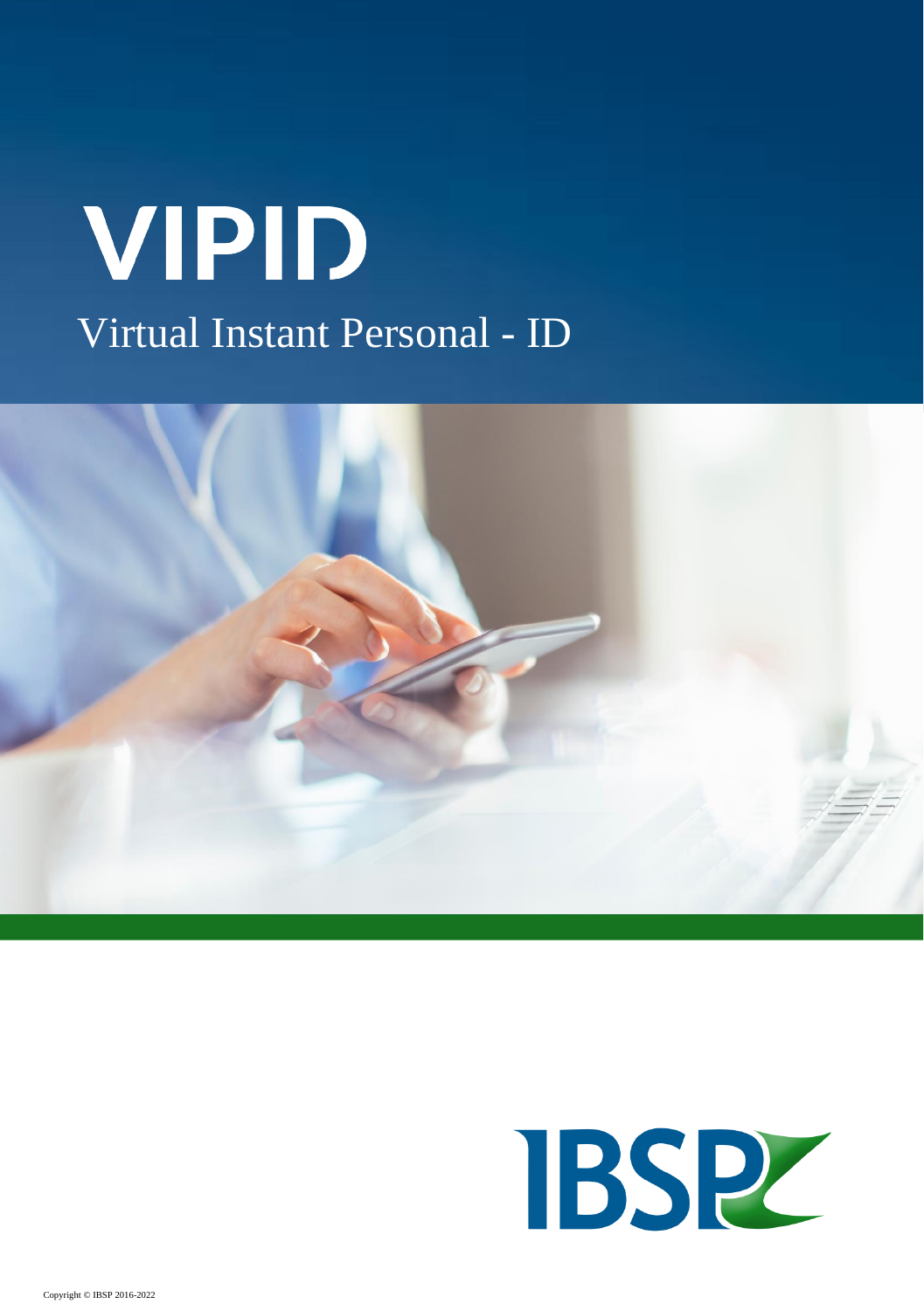## **VIPID**

### **About us**

IBSP contains of a group of companies that have more than 35 years of experiences in Security, Business and Banking systems based on Cloud solutions. With customer references such as Samsung, Nasa, Rolls Royce, major world leading Banks and many more, we now offer our world-wide clients a **High Secure Smartphone Virtual Instant Personal ID** function

#### **VIP-ID**

VIP-ID is a virtual e-identity and makes it possible for companies, banks, organisations, and government departments to identify and sign agreements with private persons online direct from their smart phone. VIP-ID is a virtual identification method such as electronic identification card or electronic passport.

![](_page_1_Picture_5.jpeg)

IBSP customers, using our white branded core banking platform and any other private person world-wide, can use our encrypted High Secure Virtual Instant Personal ID authentication, available for Android and iPhone.

Any private person can register on our secure website and identify themselves according to international KYC regulations.

IBSP offer private persons two basic functions, one for personal identification with Smart Phones and one for personal signatures of documents.

Our VIP-ID authentication can be used by clients at their websites to identify persons for login, payments, and electronic signatures.

The technology for the VIP-ID is based on encryption technology from our sister company Ardy Electronics Ltd, who has delivered high secure digital encryption solutions world-wide since 1986.

## **Setup**

Private persons can identify themselves at our website and after approved identification, download the App for Android or iPhone.

VIP-ID uses Public Key Infrastructure (PKI) encryption with RSA algorithms where the mobile phone number, an activation code from the issuer and a personal password is encrypted to an electronic signature and thereafter sent to the website as identification of the private person.

Each smart phone can only use one VIP-ID but each private person can have multiple VIP-ID on different devices.

![](_page_1_Picture_15.jpeg)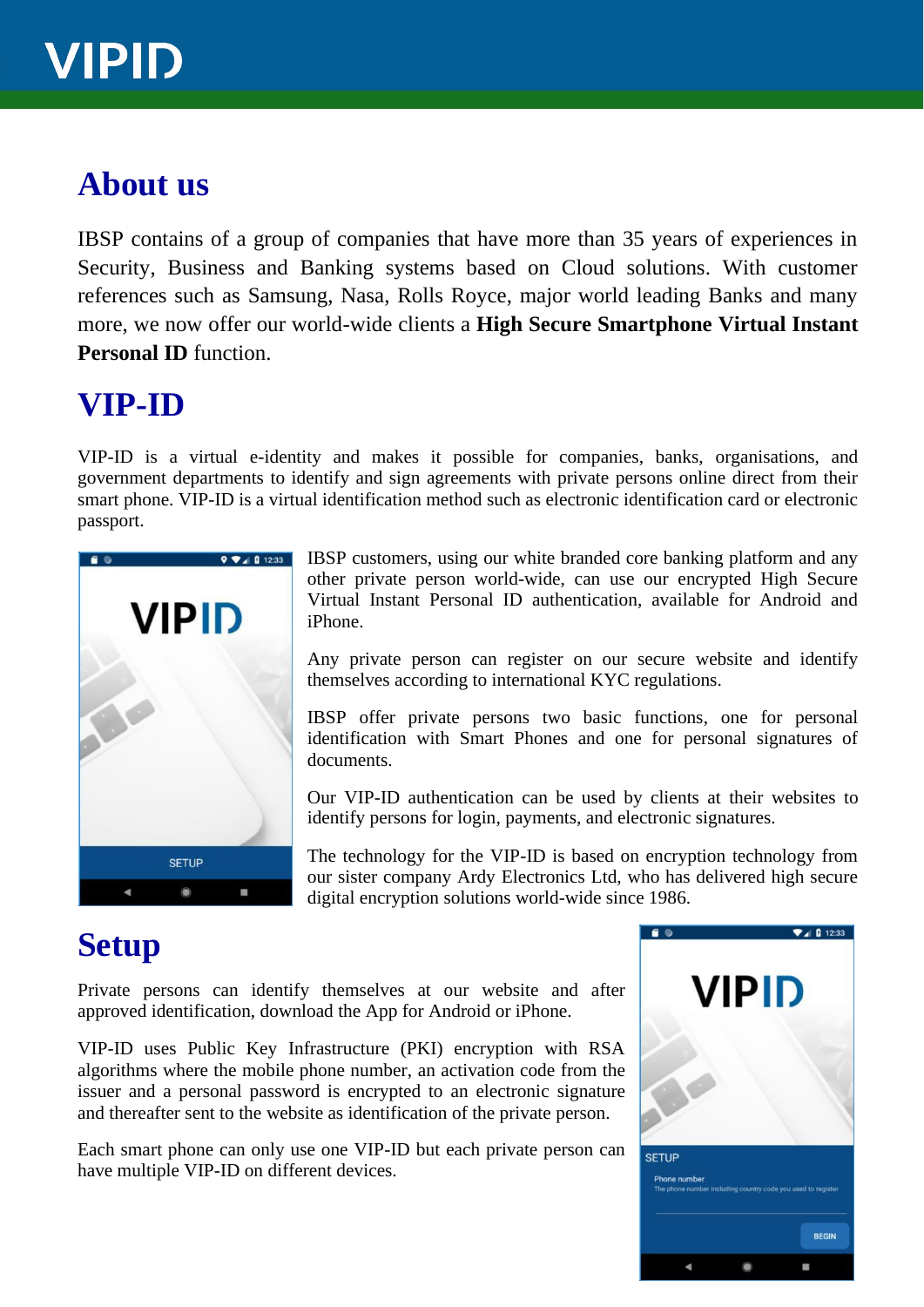## **VIPID**

### **Sign In**

![](_page_2_Picture_2.jpeg)

Private persons can use the VIP-ID for secure login to all IBSP branded core banking platforms world-wide.

VIP-ID can also be used by other organizations to identify private persons for different identification reasons.

VIP-ID works online for the smart phones; Android and iPhone.

Each identification process has an automatic authentication online.

Clients have three identification tries before the VIP-ID is being locked. If this happens, the client needs to contact the issuer admin support.

For additional security a QR-code can be scanned from the website to authenticate "Device Present" function.

## **Identification**

For identification a private person opens the VIP-ID app on their smart phone when asked from the issuer website and identify themselves with a personal password.

This password shall not be given to any other person and shall be protected and not visible for other persons.

The client will receive notifications to the smart phone as a reminder and information if someone else tries to start an identification process for a client.

Clients can read information on the VIP-ID app what is the reason for the identification and from what website the authentication process is started.

Clients shall only identify themselves from their own actions at the websites and not use the VIP-ID when other persons ask them to identify themselves via different media.

VIP-ID uses PKI encryption for secure identification and to avoid "man in the middle attacks" IBSP uses one-time visible authentication codes for each identification. These codes shall manually be checked by the client to avoid false authentication attacks.

For more information contact www.vipid.se or info@vipid.se

![](_page_2_Picture_17.jpeg)